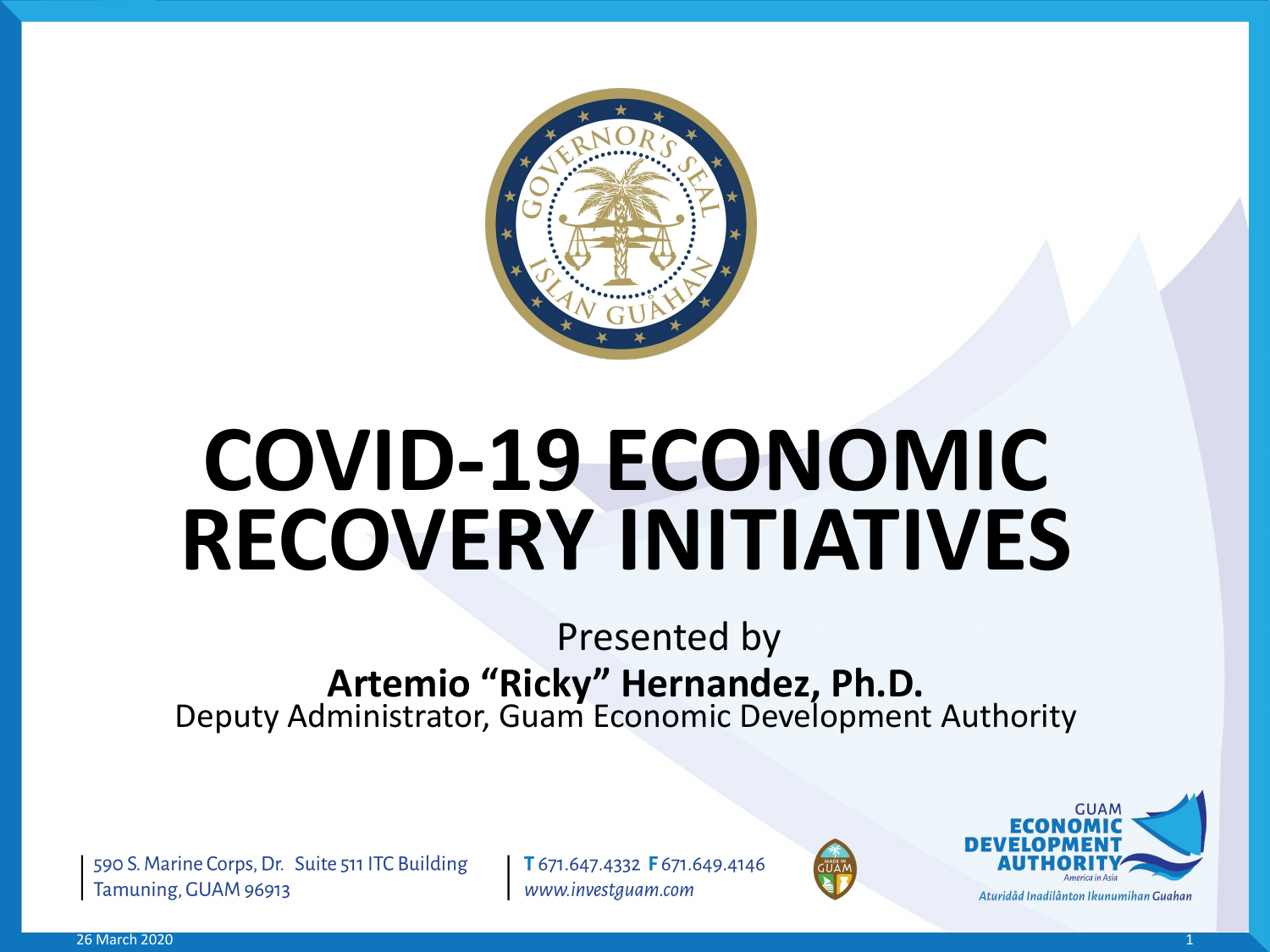#### **Federal and Local Economic Recovery Initiatives**

- Business Operations Assistance
	- Deferral of 40% of BPT payments Due in April, May, and June 2020
	- Extension of Deadline for Filing and Payment of Business Income Taxes from April 15, 2020 to July 15, 2020
	- U.S. SBA Economic Injury Disaster Loans
	- GEDA Guam Development Fund Act and State Small Business Credit Initiative Guaranteed Loans with Participating Lenders with Deferred Initial Payments for 90 days
	- Families First Coronavirus Response Act
		- Emergency Family and Medical Leave Expansion Act
		- Emergency Paid Sick Leave Act
	- Government of Guam Covers All Credit Card Fees for tax and non-tax payments until June 30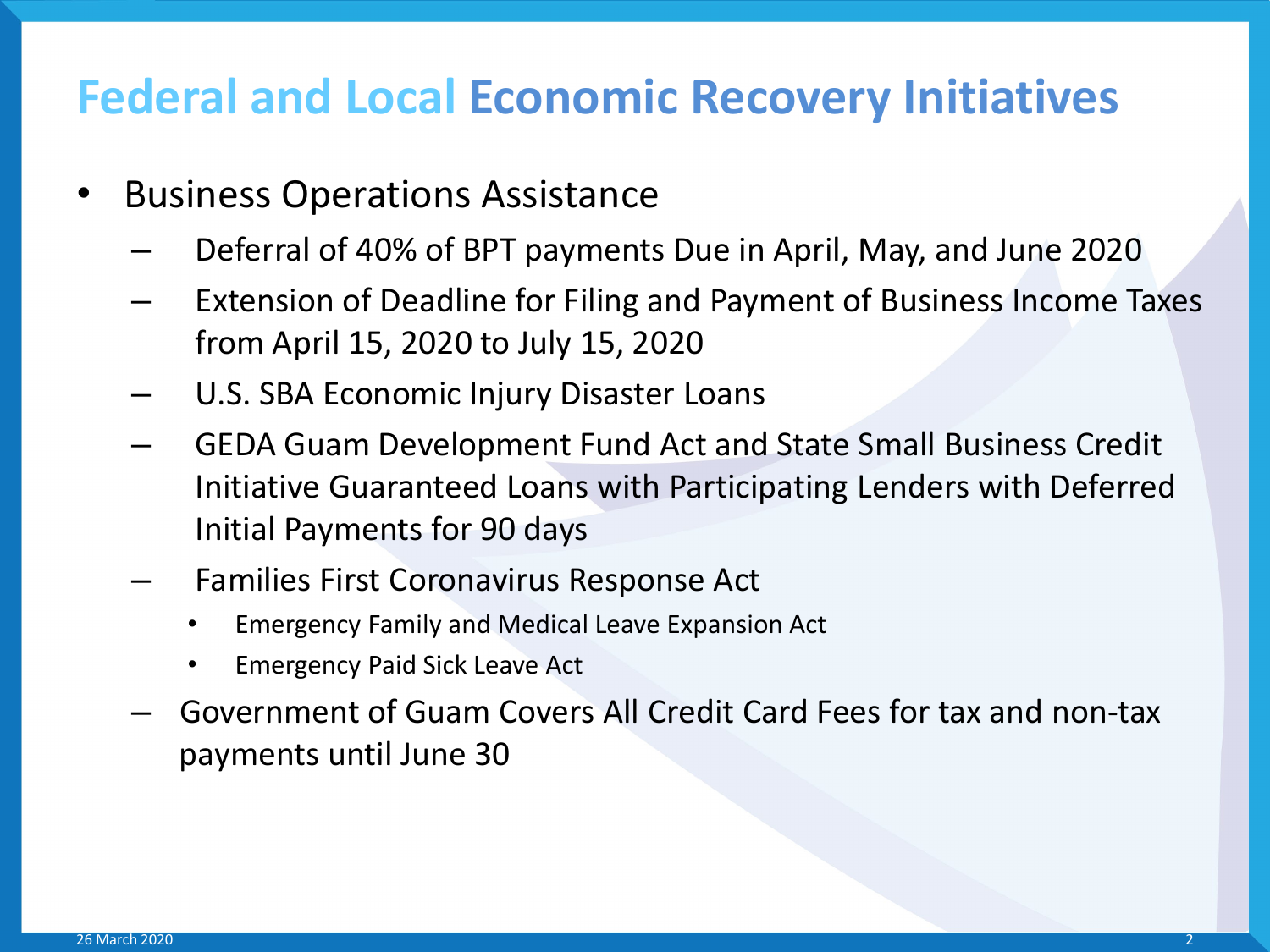# **Federal and Local Economic Recovery Initiatives**

- Individual/Worker Assistance
	- Relief for Homeowners Moratorium/Suspension on Foreclosures and Evictions:
		- U.S. Federal Housing Financial Agency Enterprise-Backed Single-Family Mortgages
		- USDA Rural Development Single-Family Housing Guaranteed Loans
		- U.S. HUD Federal Housing Administration-Insured Mortgages
	- U.S. DOE Student Loan Administrative Forbearance and Interest Waiver
	- Families First Coronavirus Response Act
		- Emergency Family and Medical Leave Expansion Act
		- Emergency Paid Sick Leave Act
	- Extension of Deadline for Filing and Payment of Individual Income Taxes from April 15, 2020 to July 15, 2020
	- Government of Guam Covers All Credit Card Fees for tax and non-tax payments until June 30
	- National Health Emergency Dislocated Worker Grants (DWG) (in-process)
	- Disaster Unemployment Assistance (DUA) Program (in-process)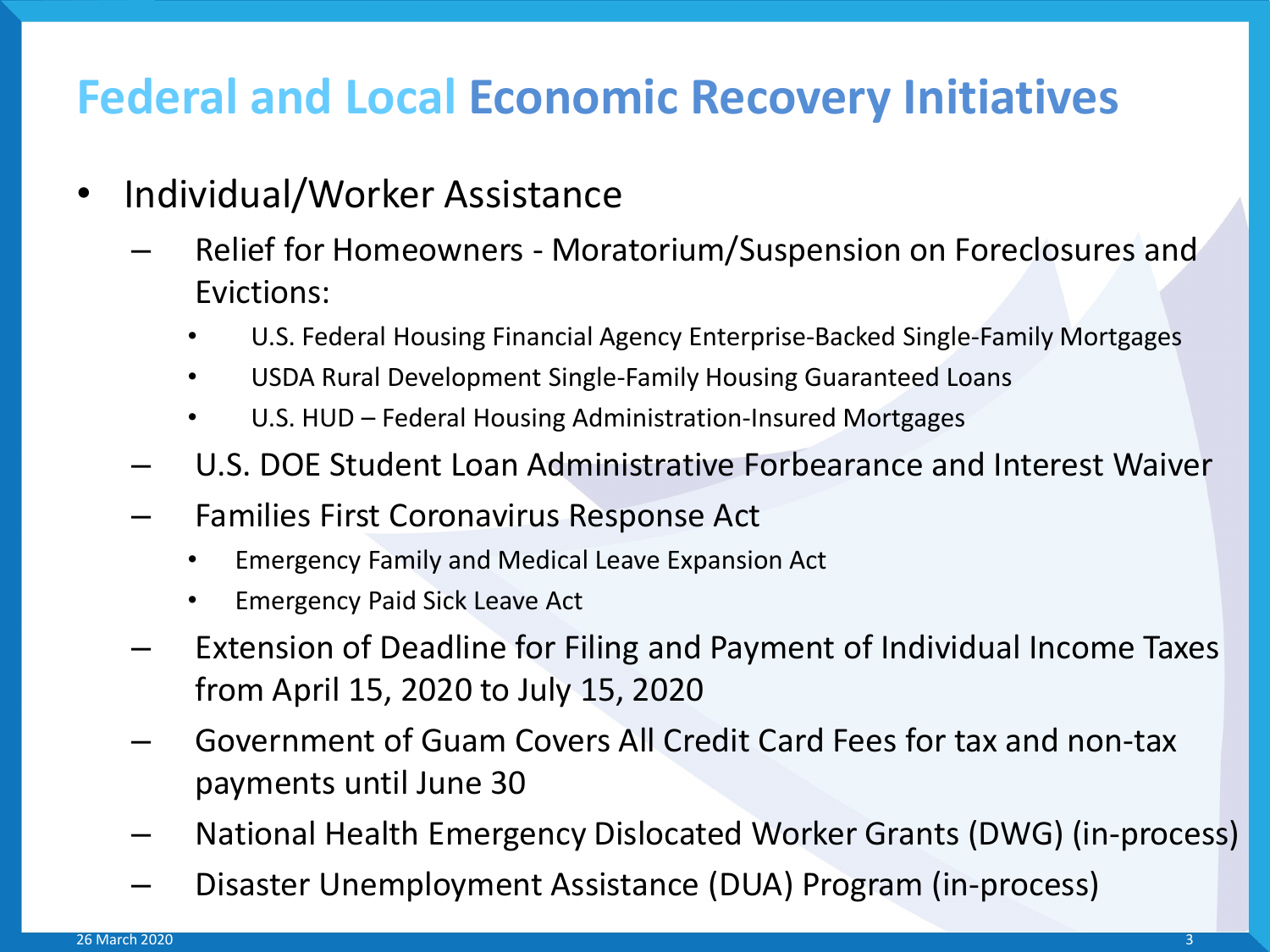- **What**: Defer the Payment of 40% Business Privilege Taxes
	- $-$  40% of BPT due April 20<sup>th</sup> now due on July 20<sup>th</sup>
	- $-$  40% of BPT due May 20<sup>th</sup> now due on August 20<sup>th</sup>
	- $-$  40% of BPT due June 20<sup>th</sup> now due on September 20<sup>th</sup>
	- Interest and penalties are waived
- **Who**: All Guam Businesses
- **Where**: Department of Revenue and Taxation
- **When**: Beginning with the April 20<sup>th</sup> BPT Payment
- **Why:** Cash flow Relief for Businesses
- How: Guidance can be found on the Department of Revenue and Taxation website at

<https://www.guamtax.com/notices/notices.html#COVID19>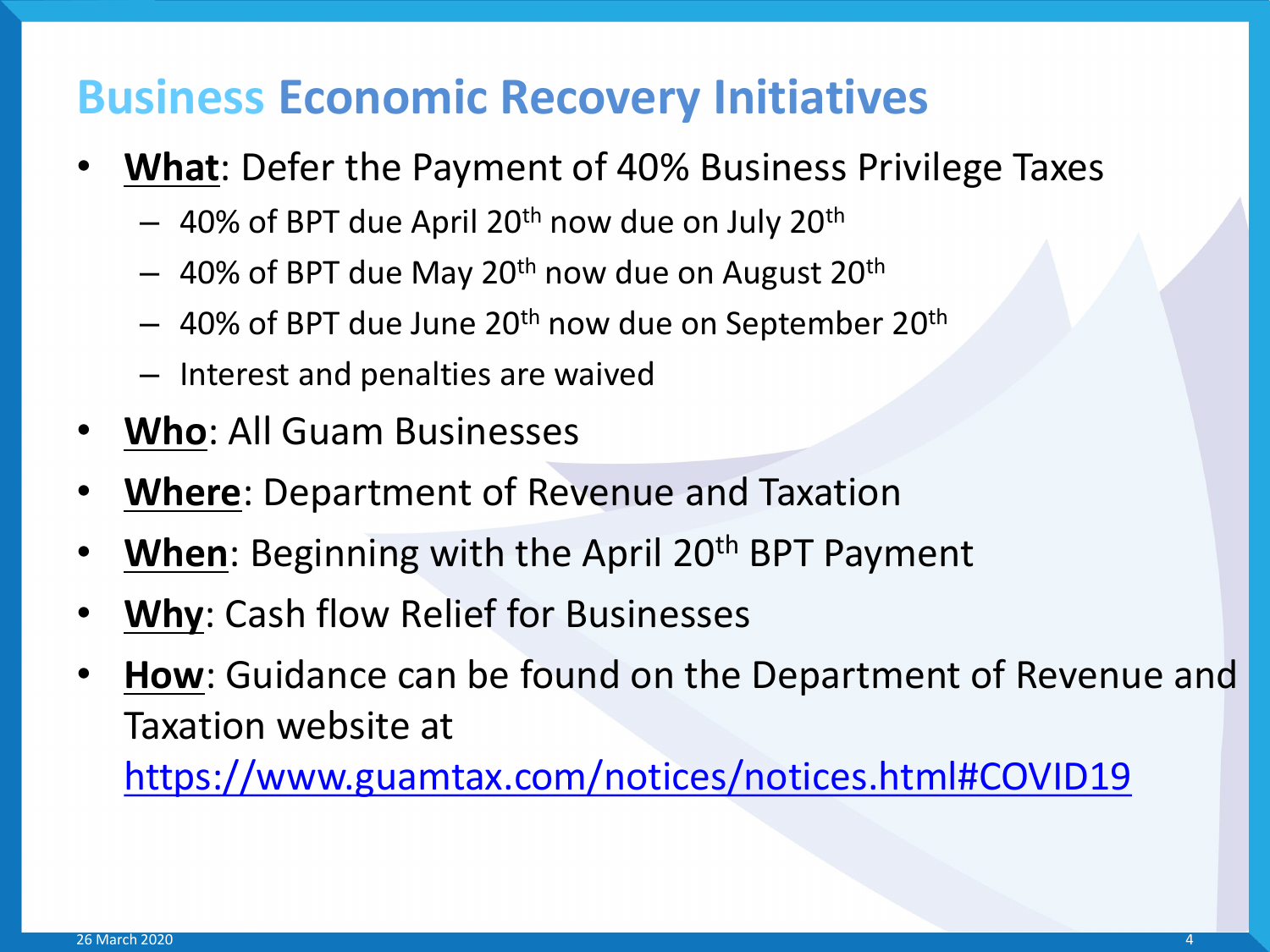- **What:** Income Tax Deadline Moved from April 15<sup>th</sup> to July 15<sup>th</sup>
	- Automatic extension
	- $-$  Interest and penalties are waived through July 15<sup>th</sup>
- **Who**: All Guam Individual and Corporate Tax Filers
- **Where**: Department of Revenue and Taxation
- **When**: Effective Immediately
- **Why**: Cash flow Relief for Businesses
- **How**: Guidance can be found at the Department of Revenue and Taxation and at [www.guamtax.com](http://www.guamtax.com/)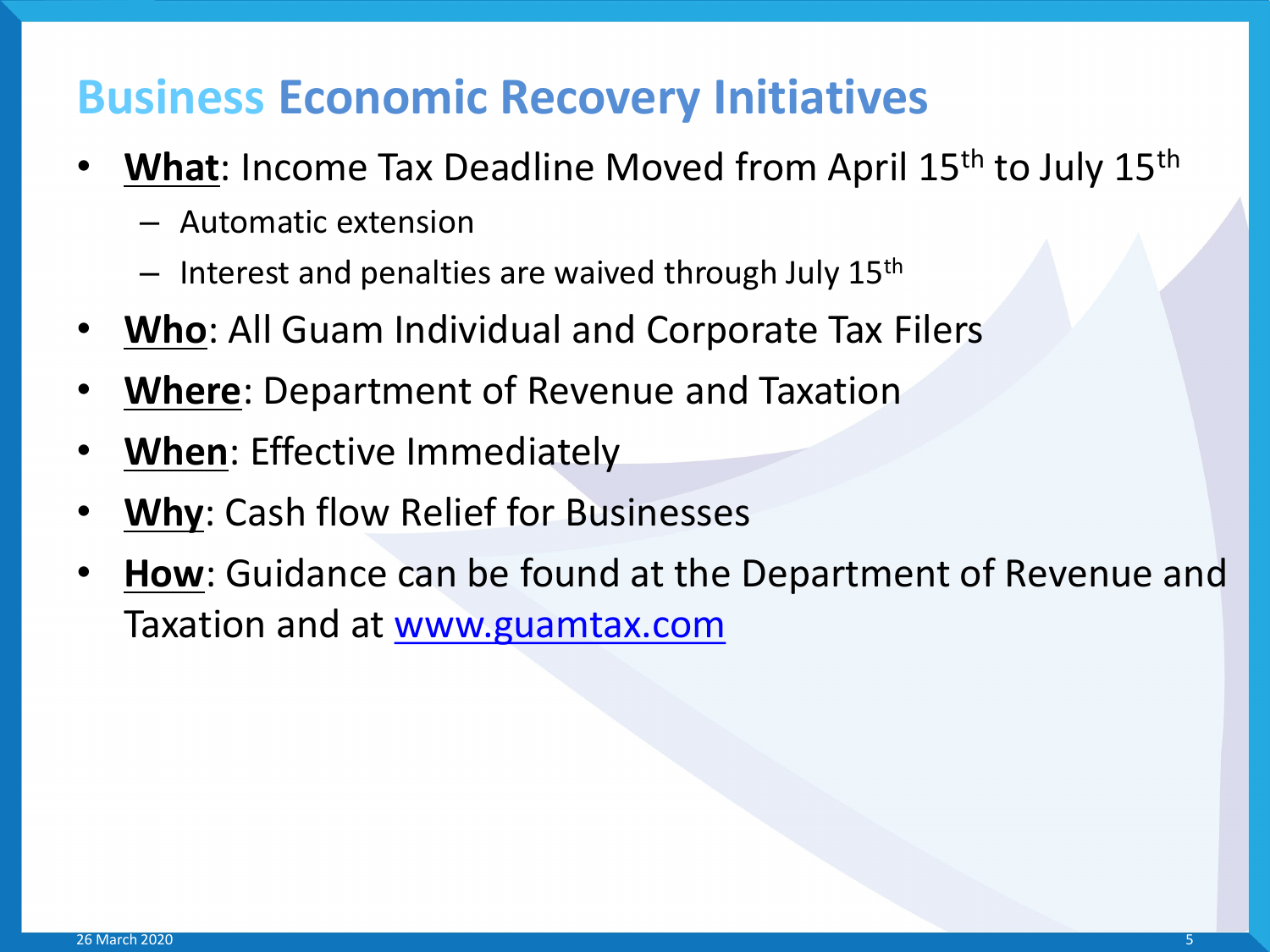- **What**: U.S. Small Business Administration Economic Injury Disaster Loan Program
	- Loans up to \$2 million to pay payroll, accounts payable, and other bills that can't be paid because of the COVID-19 impact. Amount to be determined by the U.S. SBA.
	- Interest Rate is 3.75% for small businesses and 2.75% for private non-profit organizations
	- Term is a maximum 30 years to be decided by the U.S. SBA
- **Who**: Small Businesses, Private Non-Profit Organizations of Any Size, Small Agricultural Cooperatives and Small Aquaculture Enterprises that have been financially impacted by the COVID-19
- **Where**: U.S. Small Business Administration
- **When**: As of March 22, 2020; Deadline to apply is December 21, 2020
- **Why**: At the Request of Governor Leon Guerrero, Declaration # 16388 Approved by the U.S. SBA. Cash flow relief for Businesses
- **How**: Guidance can be found at the U.S. SBA website at <https://disasterloan.sba.gov/ela>, or SBA's Customer Service Center at (800) 659-2955, or email at disastercustomerservice@sba.gov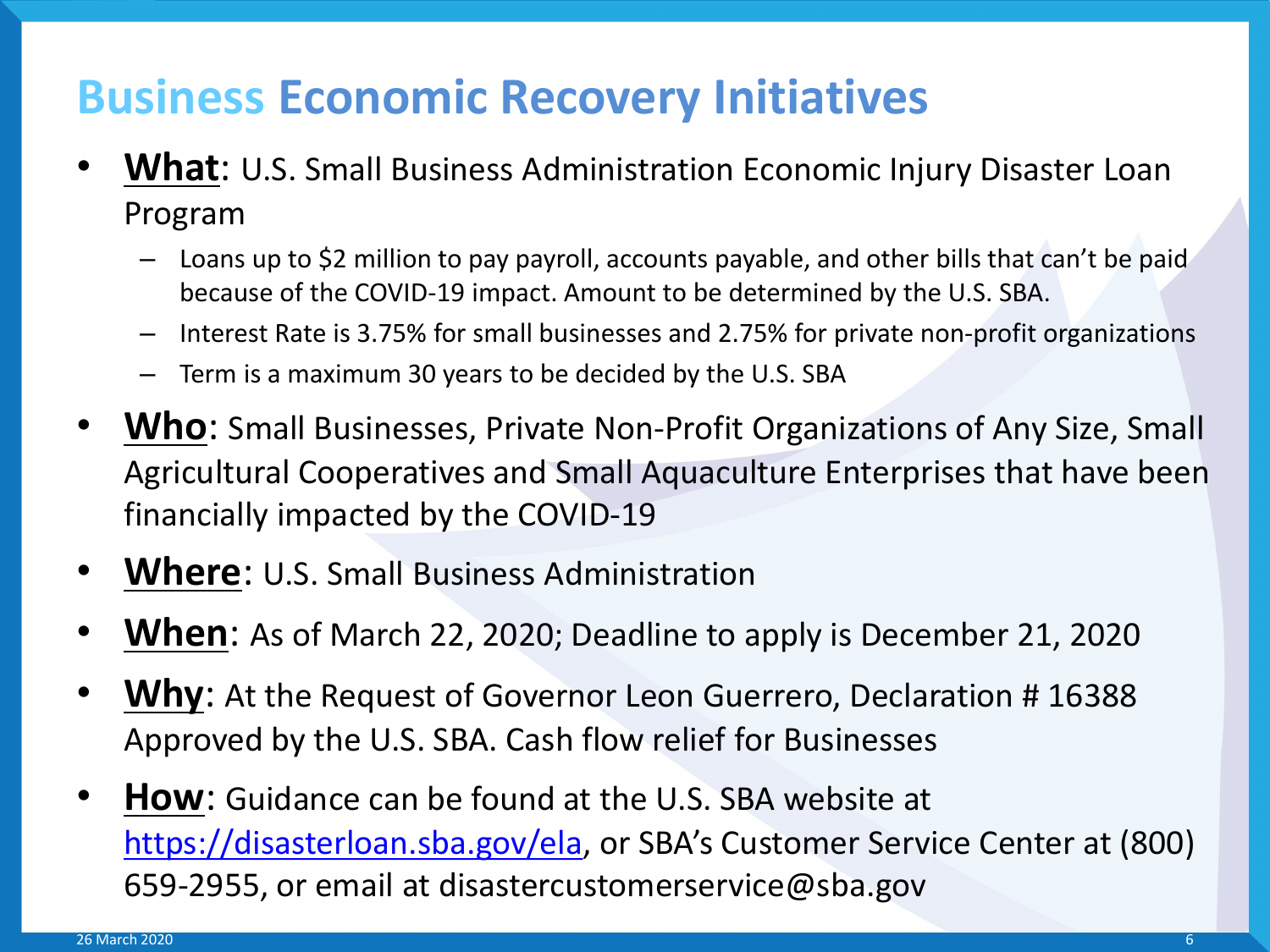- **What**: State Small Business Credit Initiative (SSBCI) Loan Guarantee Program with Initial Payment Deferred for 90 Days
	- Loan or Line of Credit up to \$50,000 with a Maximum Guarantee Term of 7 years.
	- Interest Rate Dependent on the Bank Underwriting
	- Use of Funds for Working Capital, Inventory, and Equipment; Not Intended for Business Expansion and Start-Up
- **Who**: Guam Businesses that meet Eligibility Requirements
- **Where**: GEDA SSBCI Lending Partners: BankPacific, Bank of Guam, Community First Guam Federal Credit Union
- **When**: As of March 13, 2020; Deadline Open
- **Why**: At the Request of Governor Leon Guerrero and the GEDA Board of Directors. Cash flow relief for Businesses
- **How**: Contact Byron Evaristo at Bank Pacific at (671) 479-1179; Keven Camacho at Bank of Guam at (671) 472-5165; Michael Finona at Community First Guam FCU at (671) 472-8210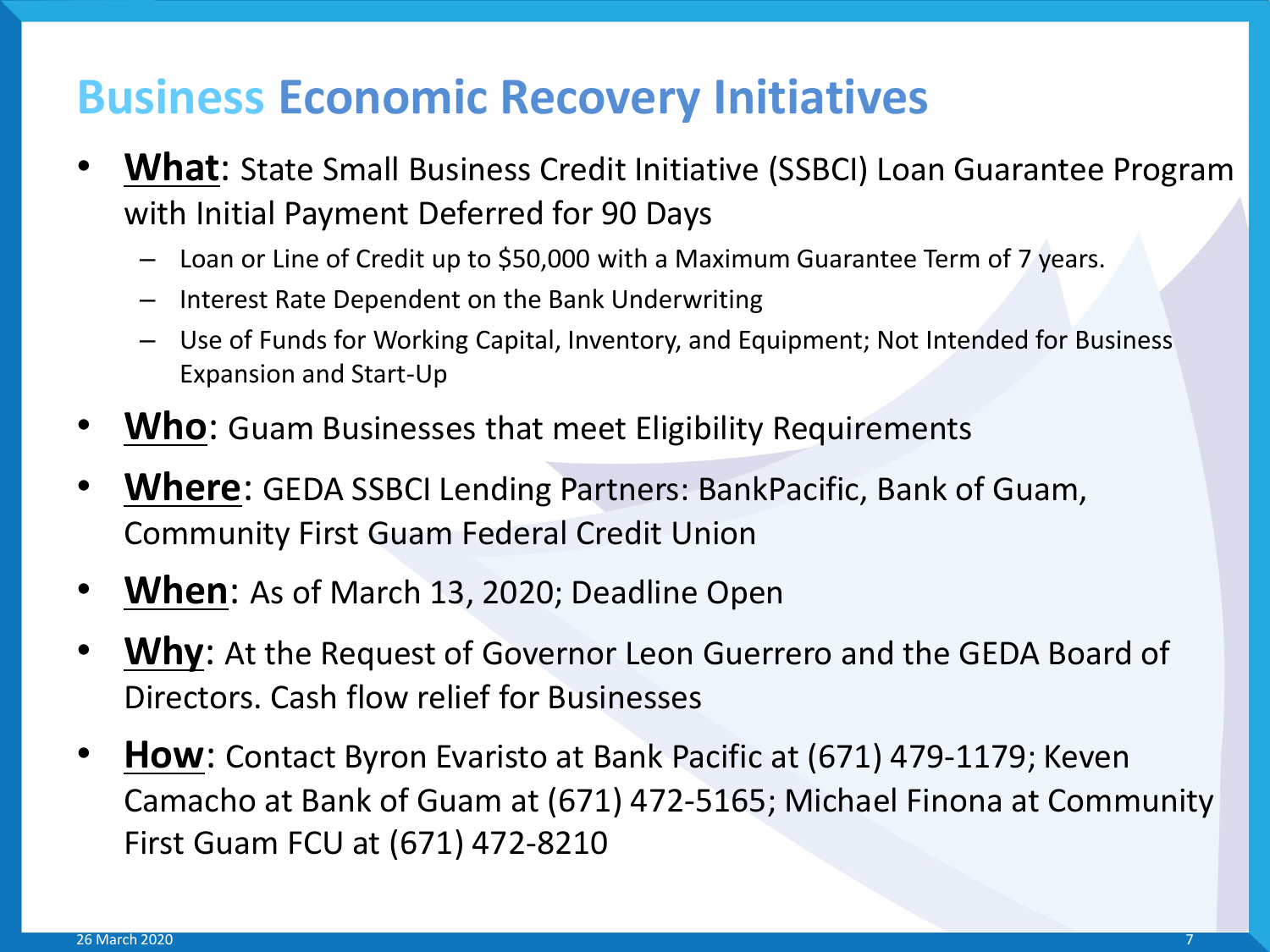- **What**: Guam Development Fund Act (GDFA) Direct Loans with Initial Payment Deferred by 90 Days
	- For Businesses that cannot secure traditional financing: Requires Two (2) Financial Institution Loan Declinations
	- Loan or Line of Credit up to \$50,000 with a Maximum Guarantee Term between 1 7 years.
	- Interest Rate U.S. Treasury Index + 1%
	- Use of Funds for Working Capital, Inventory, and Equipment; Not Intended for Business Expansion and Start-Up
- **Who**: Guam Businesses that meet Eligibility Requirements
- **Where**: Guam Economic Development Authority
- **When**: As of March 13, 2020; Deadline Open
- Why: At the Request of Governor Leon Guerrero and the GEDA Board of Directors. Cash flow relief for Businesses
- **How**: Contact Tria Paulino at the GEDA at [tria.paulino@investguam.com](mailto:tria.paulino@investguam.com) or call (671) 647-4332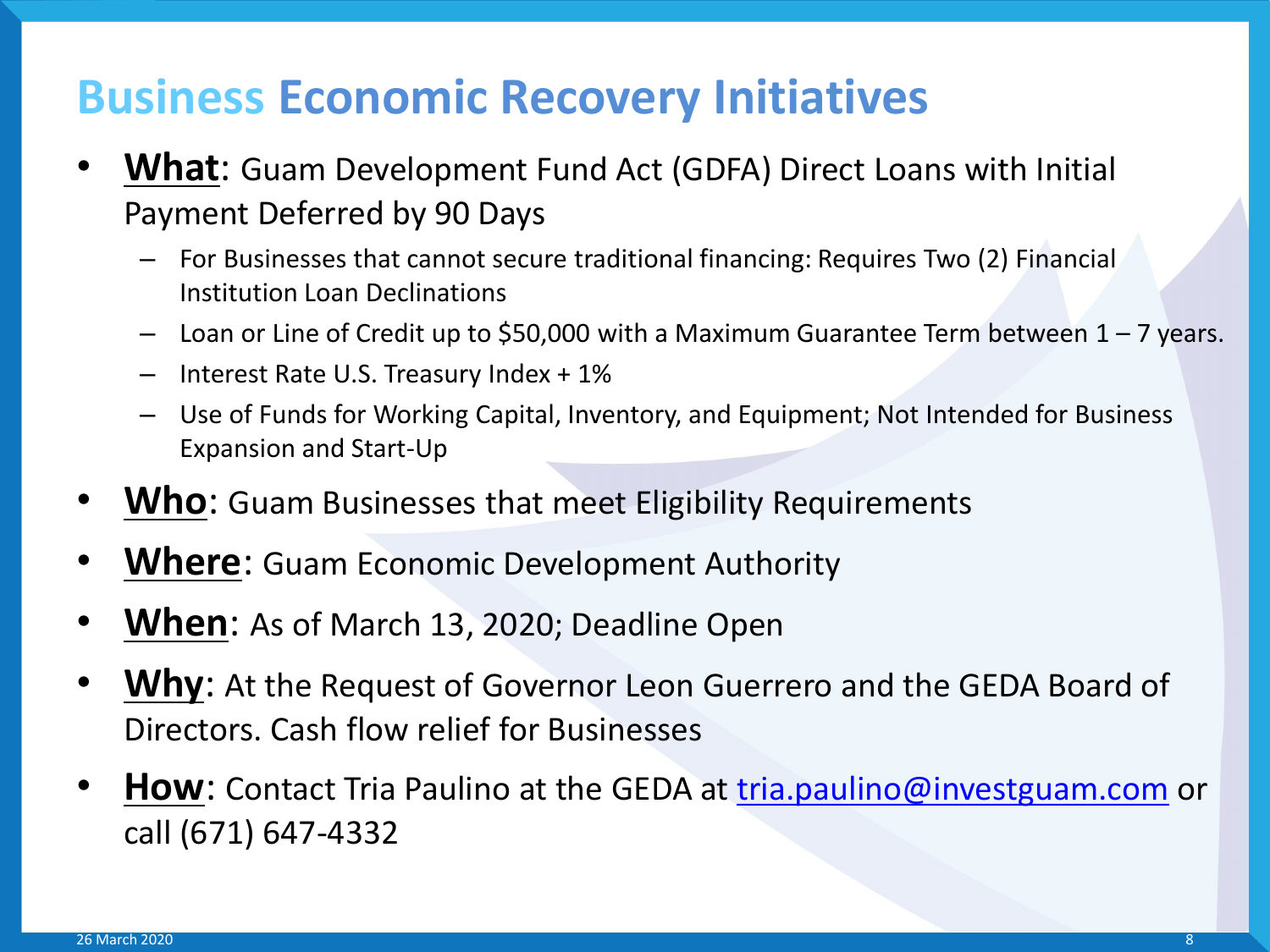- **What**: Families First Coronavirus Response Act: Emergency Family and Medical Leave Act Expansion Act
	- Payroll Tax (Social Security and Medicare Tax) Credits to Cover the Cost of providing these mandatory leave benefits
	- Leave benefits are required for eligible employees (employed for at least 30 calendar days) and provide for 10 weeks of an employee's regular pay up to \$200 per day and \$10,000 in aggregate.
- **Who**: Small and Mid-size Companies with Less than 500 employees, including Non-Profit Organizations and Government Entities with some exceptions
- **Where**: U.S. Department of Labor and Internal Revenue Service
- **When**: Effective April 2, 2020 and Sunsets on December 31, 2020
- **Why:** Provide Economic Relief to Businesses and Workers
- **How:** Guidance is forthcoming from US DOL and the IRS. Please visit [www.dol.gov/coronavirus](http://www.dol.gov/coronavirus) for more information.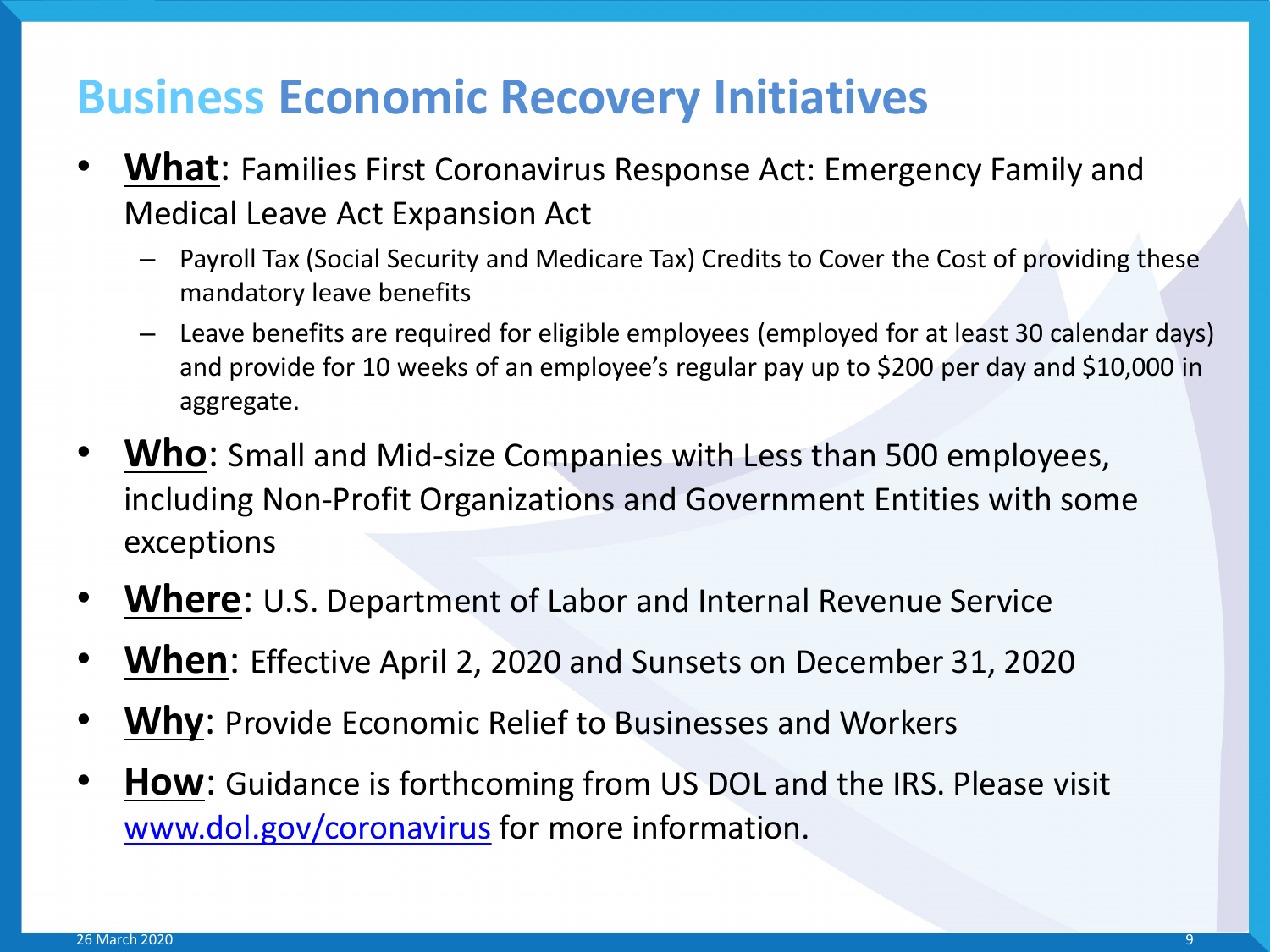- **What: FFCRA: Emergency Paid Sick Leave Act** 
	- Payroll Tax (Social Security and Medicare Tax) Credits to Cover the Cost of providing these mandatory leave benefits
	- Full-time or part-time employees are eligible for up to 80 hours of Paid Sick Leave due to certain circumstances but shall not exceed \$511 per day and \$5,110 in the aggregate or not exceed \$200 per day and \$2,000 in aggregate depending on employee circumstances for needing Paid Sick Leave
- Who: Small and Mid-size Companies with Less than 500 employees, including Non-Profit Organizations and Government Entities with some exceptions
- **Where**: U.S. Department of Labor and Internal Revenue Service
- **When**: Effective April 2, 2020 and Sunsets on December 31, 2020
- **Why**: Provide Economic Relief to Businesses and Workers
- **HOW:** Guidance is forthcoming from US DOL and the IRS. Please visit [www.dol.gov/coronavirus](http://www.dol.gov/coronavirus) for more information.
	- For Employees:<https://www.dol.gov/agencies/whd/pandemic/ffcra-employee-paid-leave>
	- For Employers:<https://www.dol.gov/agencies/whd/pandemic/ffcra-employer-paid-leave>
	- Frequently Asked Questions: <https://www.dol.gov/agencies/whd/pandemic/ffcra-questions>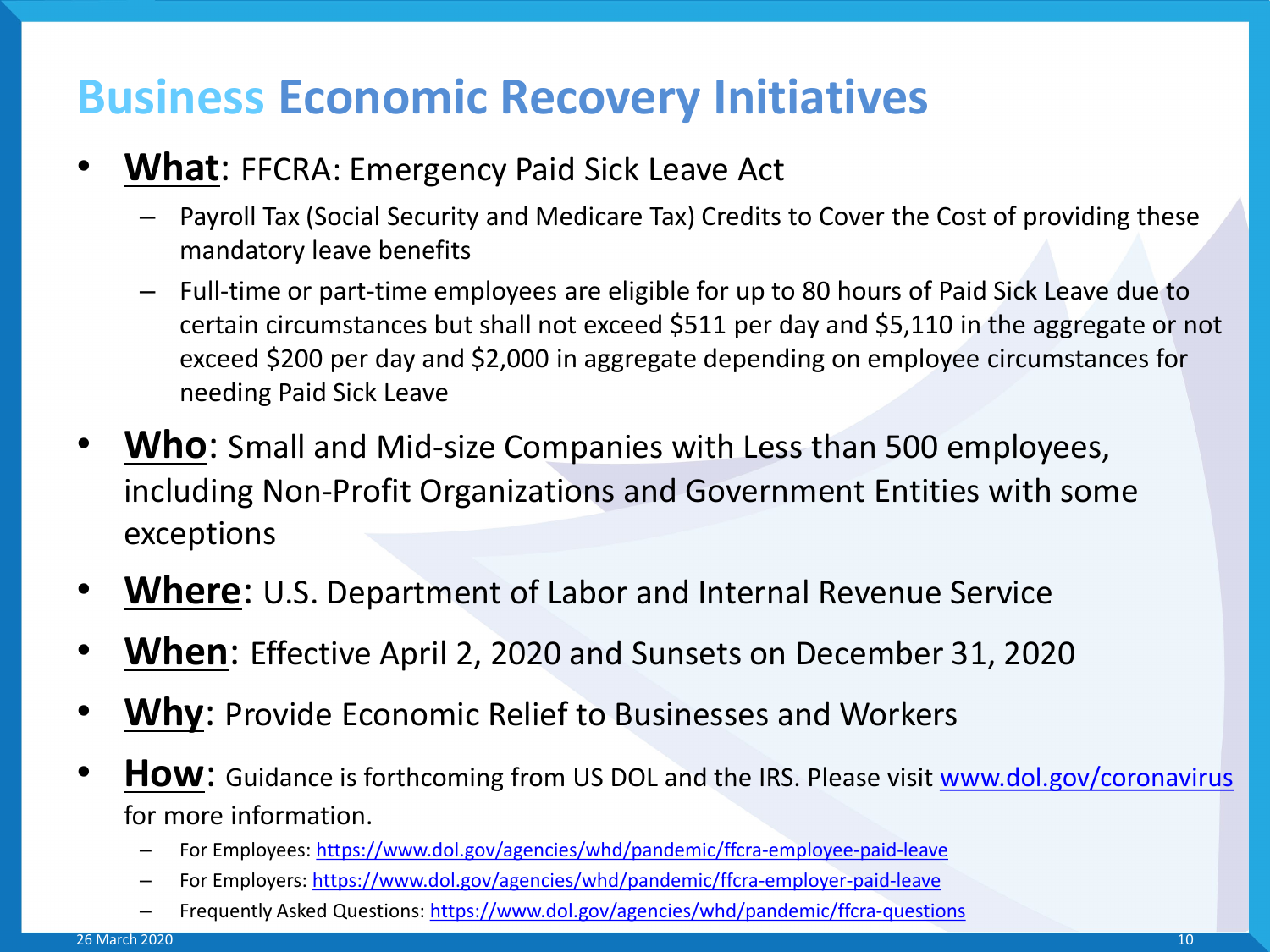- FFCRA: Emergency Paid Sick Leave Act *continued*
- Employee circumstances:
	- \$511 per Day, \$5,110 in Aggregate over Two Weeks:
		- Employee is subject to a local government quarantine or isolation order related to COVID-19;
		- Employee has been advised by a health care provider to self-quarantine due to concerns related to COVID-19;
		- Employee is experiencing symptoms of COVID-19 and seeking medical diagnosis;
	- \$200 per day, \$2,000 in Aggregate over Two Weeks
		- Employee is caring for an individual who is subject to an order from the local government for quarantine or isolation;
		- Employee is caring for a son or daughter of such employee if the school or place of care has been closed;
		- Employee is experiencing any other substantially similar condition specified by the Secretary of Health and Human Services in consultation with the Secretaries of Treasury and Labor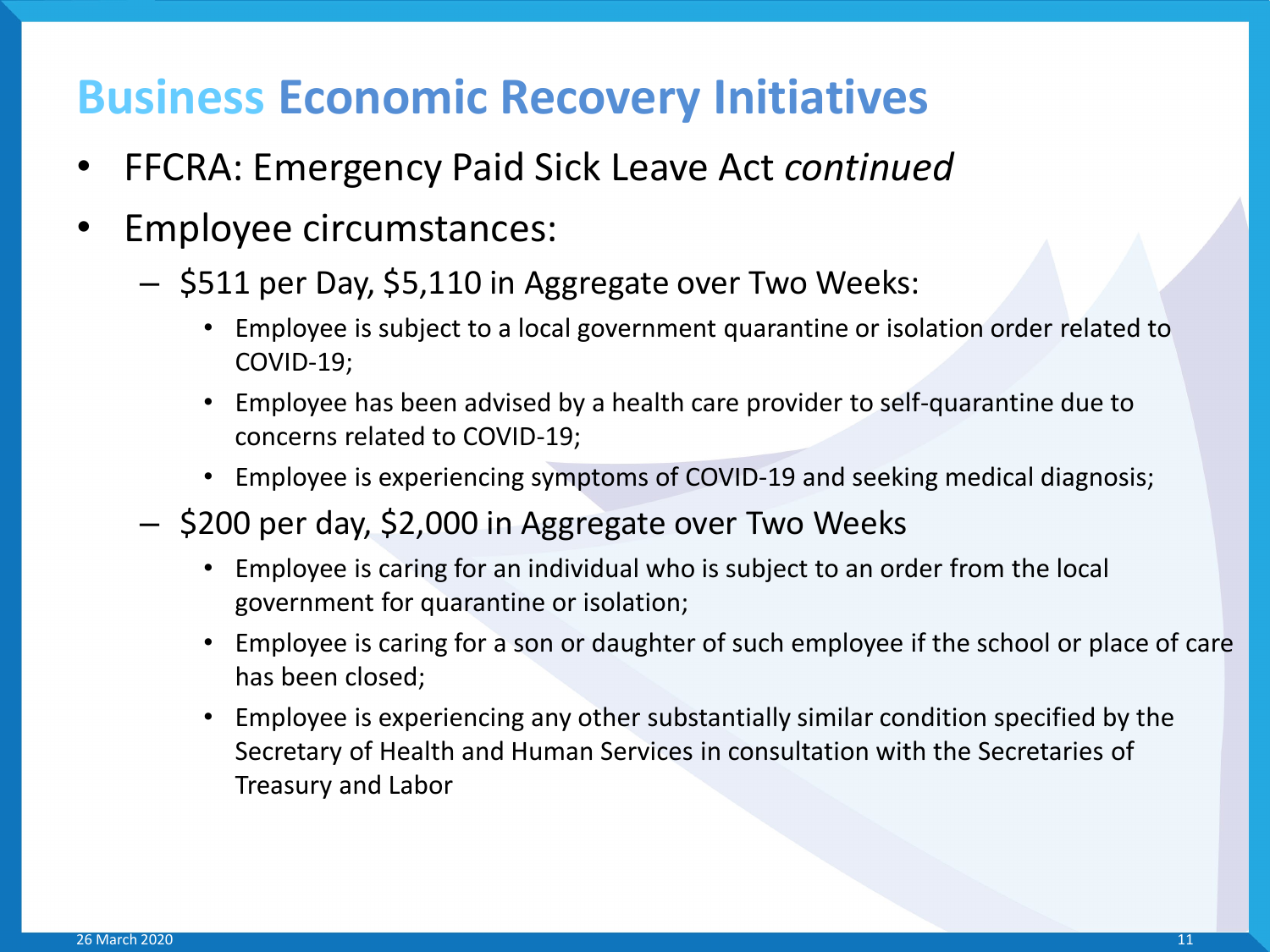- **What**: 60-Day Moratorium on Foreclosures and Evictions on USDA Guaranteed Loans; Forbearance or Reduced Payment Options for USDA RD Direct Loans
	- There are approximately 1,400 USDA RD Direct Loans on Guam and both the 60 Day Moratorium on Foreclosures and Evictions and the Forbearance and/or Reduced Payment Options are available
	- There are nearly 1,000 USDA RD-Guarantee Loans on Guam through participating lenders. Only the 60 Day Moratorium on Foreclosures and Evictions apply. Forbearance options must be discussed with participating lenders.
- **Who**: Distressed Borrowers/Homeowners with USDA Single-Family Housing Guaranteed Loans
- Where: United States Department of Agriculture, Rural Development
- **When**: Effective March 19, 2020 for 60 Days
- **Why**: Provide Economic Relief to Distressed Borrowers/Homeowners
- **How**: Please visit <https://www.rd.usda.gov/node/17119> for more information or contact USDA Rural Development Guam Area Office (671) 472- 7490 press Option 4.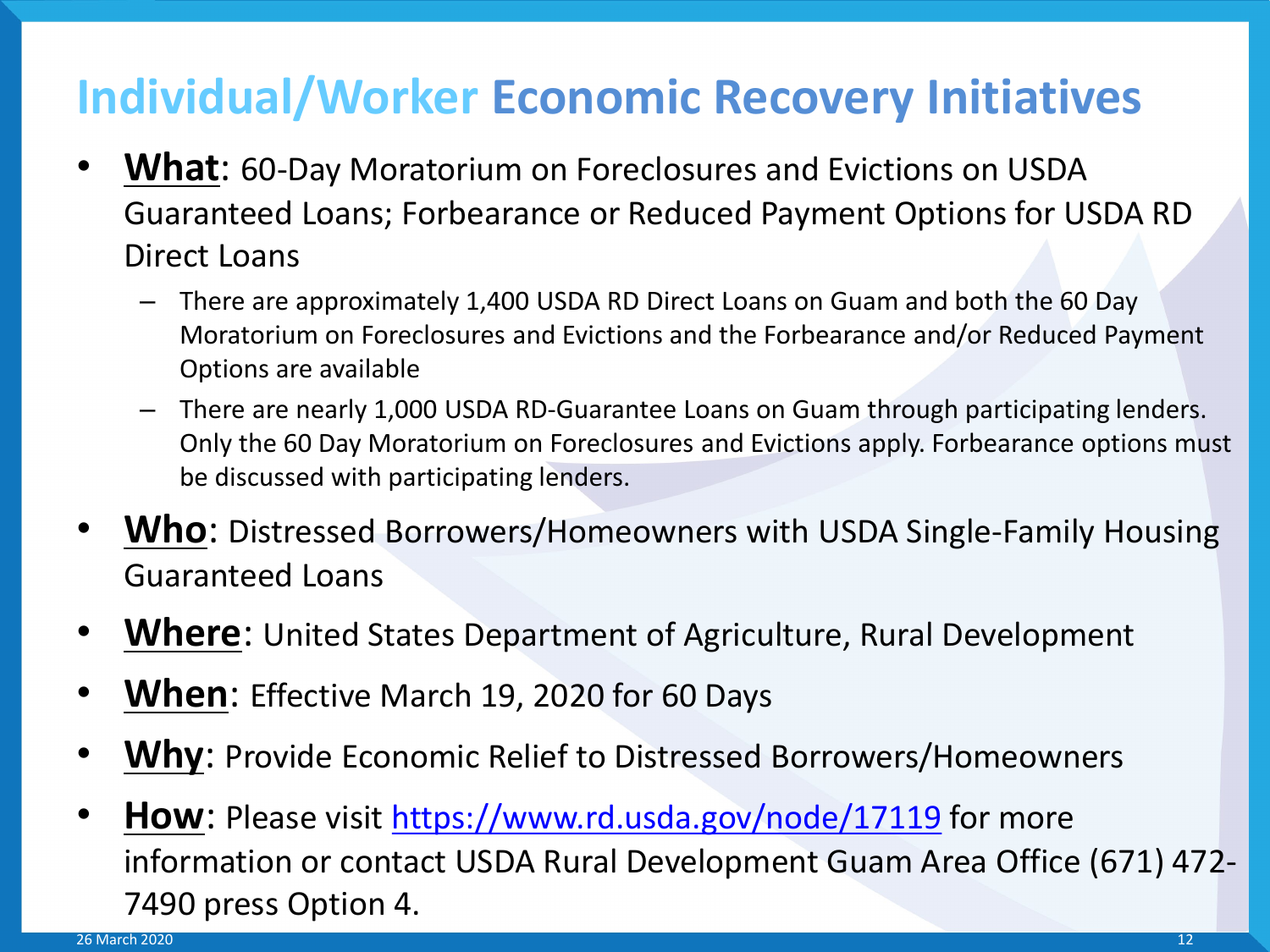- **What**: 60-Day Moratorium on Foreclosures and Evictions on U.S. Department of Housing and Urban Development, Federal Housing Administration-Insured Mortgages
	- Halt all new foreclosure actions and suspend all foreclosure actions currently in progress;
	- Cease all evictions of persons from FHA-insured single-family properties
	- FHA continues to encourage its servicers to offer loss mitigation options to distressed borrowers including short/long-term forbearance options, modifications, and other relief.
- **Who**: Distressed Borrowers/Homeowners with FHA-Insured Mortgage Loans
- **Where**: U.S. Housing and Urban Development, Federal Housing Administration
- **When**: Effective March 18, 2020 for 60 Days
- **Why**: Provide Economic Relief to Distressed Borrowers/Homeowners
- **How**: Please visit [www.hud.gov/coronavirus](http://www.hud.gov/coronavirus) for more information and contact your lender to find out if your mortgage is FHA-insured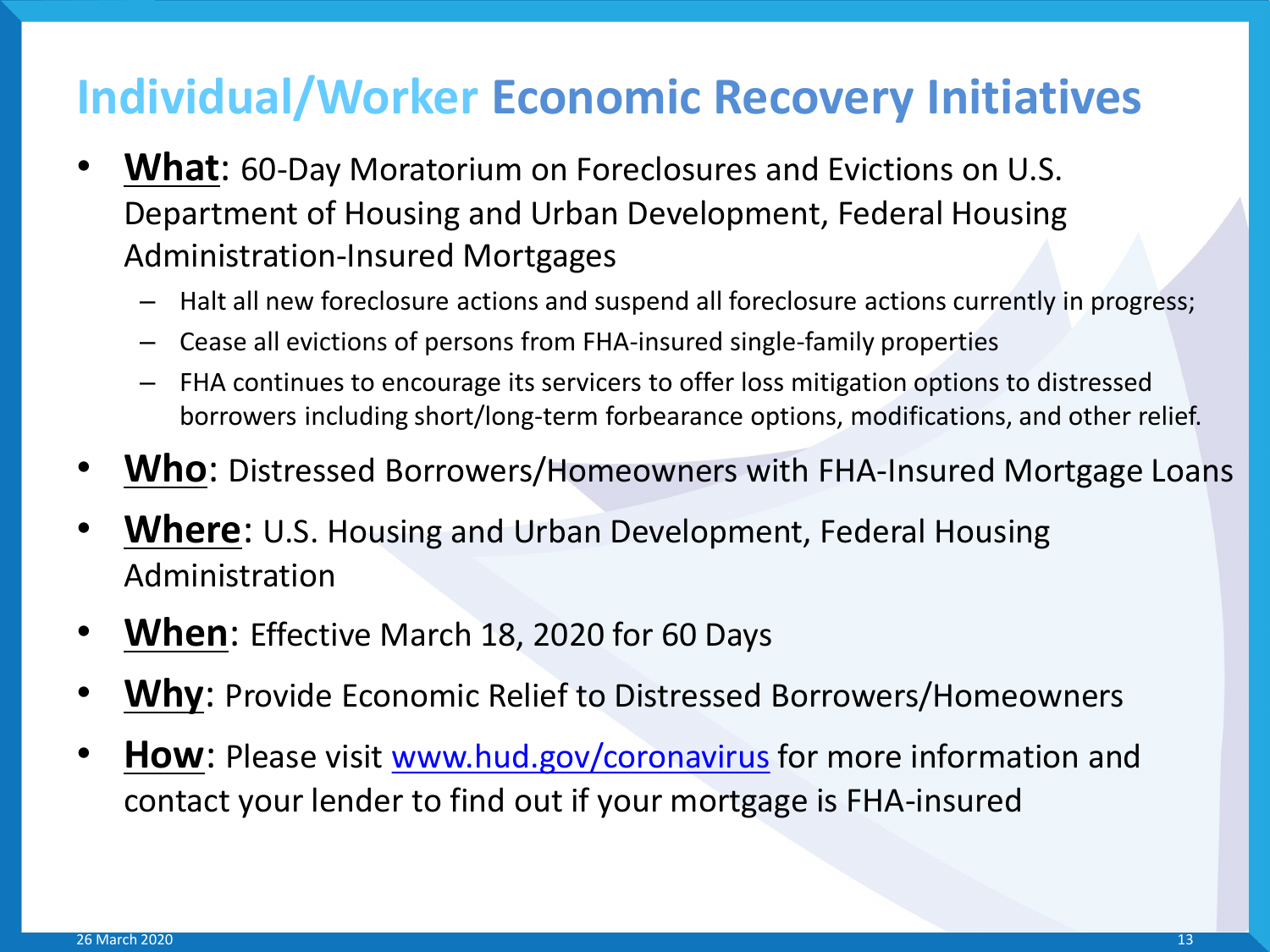- **What**: Administrative Forbearance and Interest Waived on All Federally Held Student Loans
	- All student loans owned by the U.S. Department of Education (ED) will have interest waived. This includes Direct Loans, as well as Federal Perkins Loans and Federal Family Education Loan (FFEL) Programs that are held by the ED
	- Please note that some FFEL Program loans are owned by commercial lenders, and some Perkins Loans are held by the institution students attended and are not eligible
	- For Administrative Forbearance, students must call their loan servicer to request
- **Who**: Student Loan Borrowers
- **Where:** United States Department of Education
- **When**: Effective March 13, 2020 for 60 Days
- **Why**: Provide Economic Relief to Distressed Student Loan Borrowers
- **How**: Please visit [www.studentaid.gov/announcements-events/coronavirus](http://www.studentaid.gov/announcements-events/coronavirus) for more information and contact your student loan servicer online or by phone to determine if your loans are eligible. If you don't know who your servicer is, visit [www.studentaid.gov/login](http://www.studentaid.gov/login) or call ED at 1-800-4-FED-AID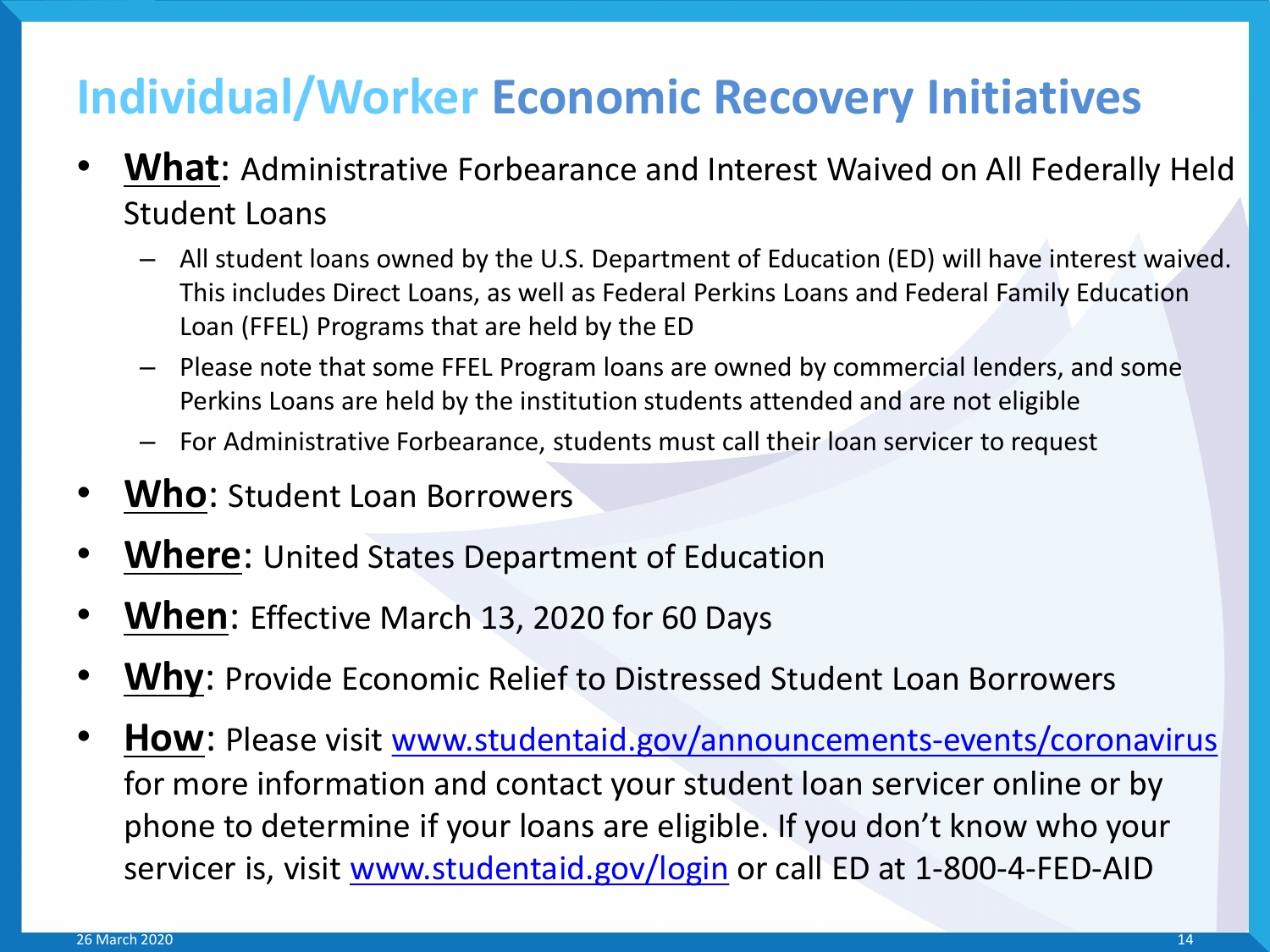- **What**: Disaster Recovery Dislocated Worker Grant (DWG) Grant Program
	- Up to \$100 million available and announced by U.S. DOL in DWG Grants
	- For Workers who lost employment as a result of the public health emergency who will be placed in jobs for recovery from the public health emergency
- **Who**: Dislocated Workers; Workers Who Lost Employment as a Result of the Public Health Emergency
- **Where**: U.S. Department of Labor/Guam Department of Labor
- **When:** Upon approval of Grant Application (in process)
- **Why**: Provide Economic Relief to Dislocated Workers and Workers Who Lost Employment as a Result of the Public Health Emergency
- **How**: Please visit [www.dol.gov/coronavirus](http://www.dol.gov/coronavirus) for more information. Upon update on status of grant, Guam DOL will issue guidance regarding the program locally.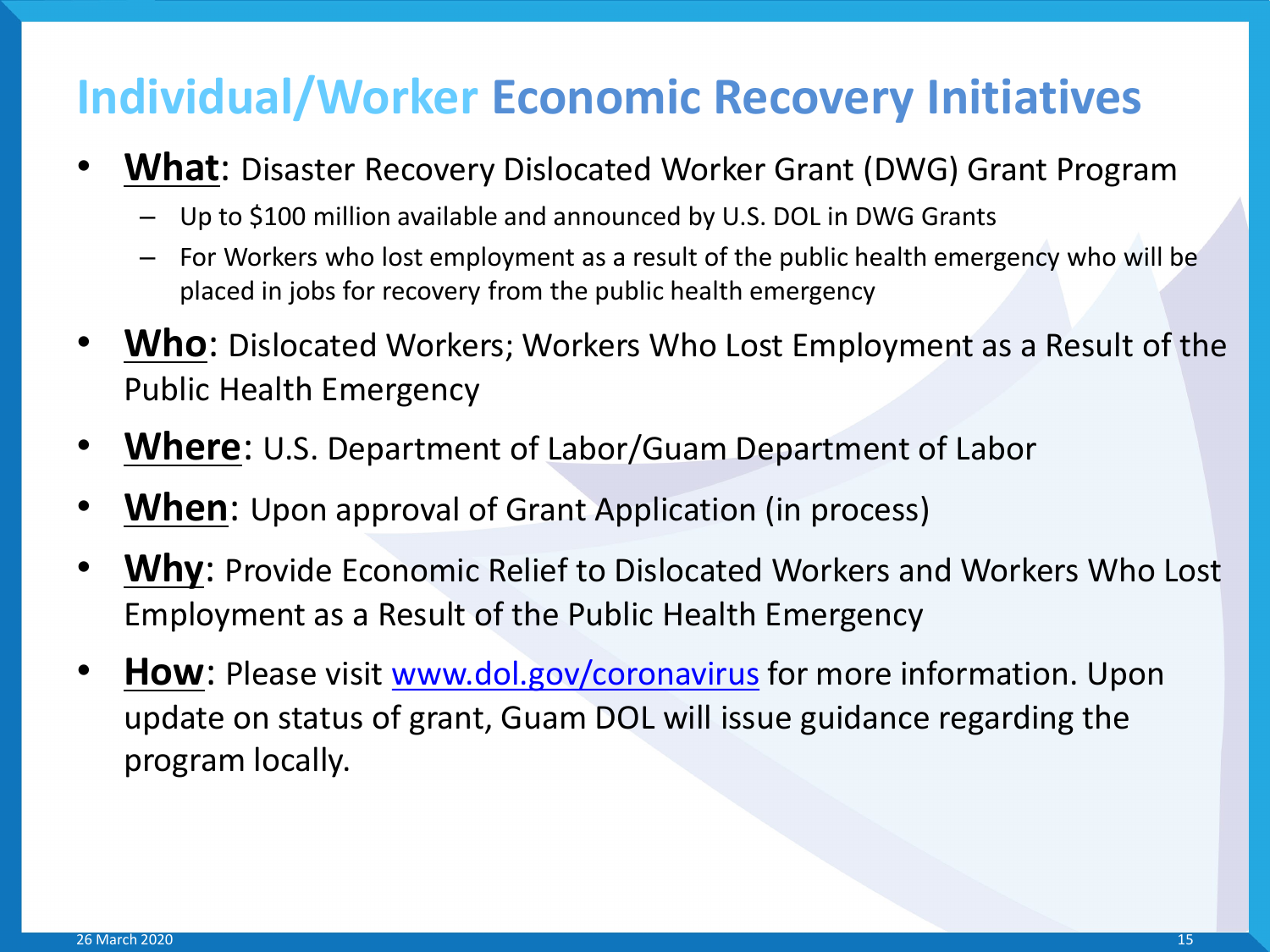- **What**: Disaster Unemployment Assistance (DUA) Program
	- Provides unemployment benefits and re-employment assistance services to eligible individuals. To be eligible, individuals must not be eligible for regular unemployment insurance (not provided on Guam), be unemployed or partially unemployed as a direct result of the major disaster, be able and available for work, file an application for DUA within 30 days of the date of the announcement of availability of DUA, and have not refused an offer of employment in a suitable position.
- **Who**: Individuals Unemployed directly as a result of the Major Disaster and other requirements
- **Where:** Funded by Federal Emergency Management Agency; Overseen by U.S. DOL; Managed by GDOL
- **When**: Upon approval of Individual Assistance Request Subsequent to a Major Disaster Declaration by the President of the United States (in process)
- **Why**: Provide Economic Relief to Individuals Unemployed directly as a result of the Major Disaster
- **How**[: More information is forthcoming. Please visit https://www.fema.gov/media](https://www.fema.gov/media-library/assets/documents/24418)library/assets/documents/24418 for a DUA Fact Sheet.